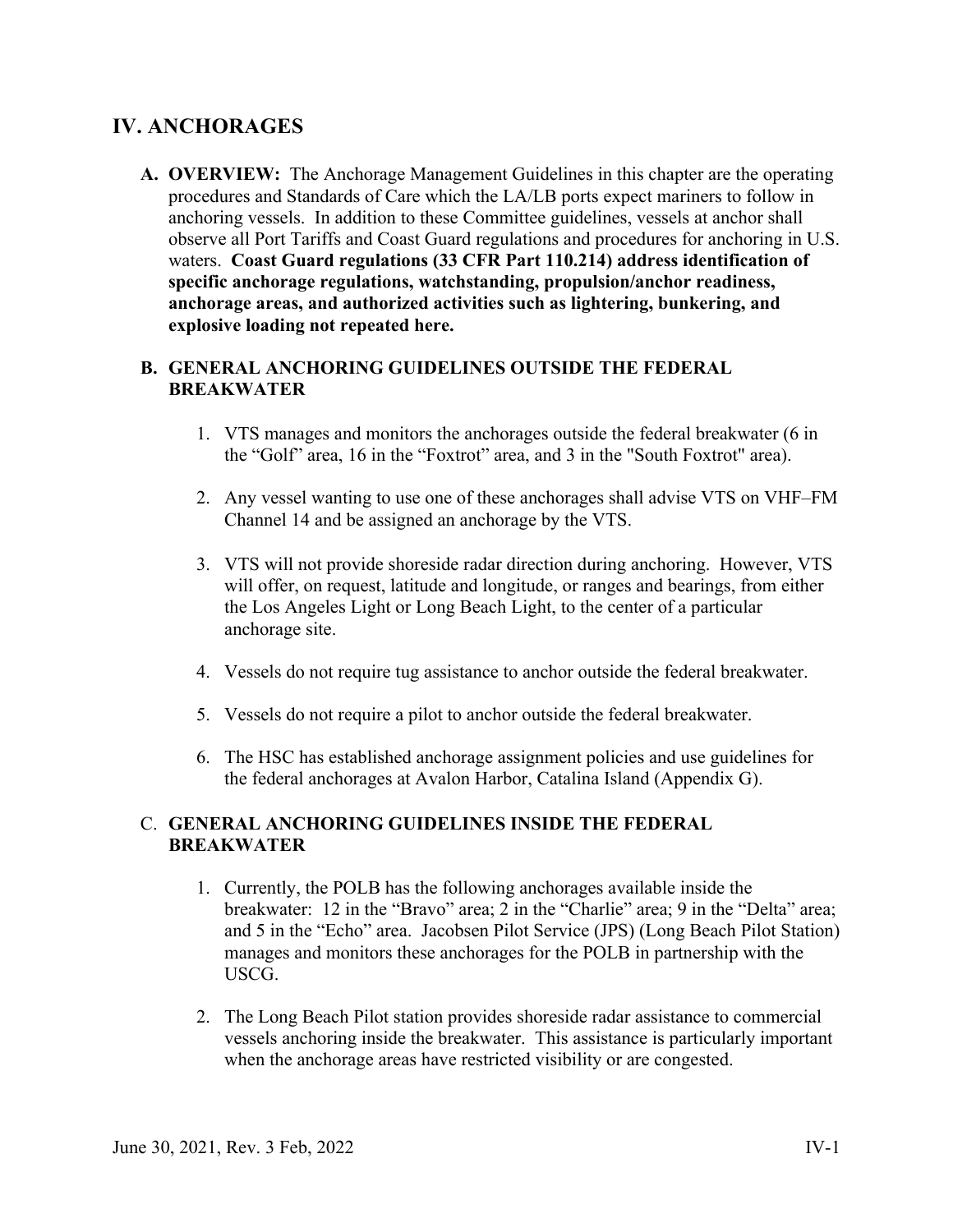- 3. Laden tankers and all vessels with a draft of 15.2 meters (50 feet) or greater anchoring within the federal breakwater will use at least one tug to ensure proper placement of the anchor and chain, as well as to assist in turning the vessel at the anchorage site. All other commercial vessels will use tug assistance as determined by the master and pilot.
- 4. Vessels requiring a pilot by port tariff will utilize a POLB or POLA pilot when anchoring. Foreign and U.S. vessels sailing on articles shall seek authorization from the COTP before opting not to use a pilot.
- D. **STANDARDS OF CARE:** Vessel bridge management teams should follow these Standards of Care and Good Marine Practices while at anchor in POLA/POLB (whether inside or outside the breakwater).
	- 1. Check frequently to ensure the vessel is not dragging anchor.
	- 2. When winds are forecasted and/or observed at 35 knots or greater in the AOR (including wind gusts), vessels shall ensure their propulsion plant is placed in immediate standby and a  $2<sup>nd</sup>$  anchor, if installed, is made ready to let go.
	- 3. VTS will not assign an anchorage in the first row of the Golf and Foxtrot anchorages (G–1 through G-3 and F–1 through F–4) to tankers or vessels 200 meters length overall or greater.
	- 4. VTS will not assign anchorage G-6 to vessels 300 meters length overall or greater.
	- 5. Golf-1 and Foxtrot-1 anchorages are established as "bail out" anchorages and only used for emergency purposes (including tankers and vessels 200 meters length overall or greater, dependent on vessels' draft).
	- 6. Sierra Foxtrot anchorages are designated for deep draft vessels and vessels engaged in hull cleaning operations.
	- 7. Deep draft vessels 15.2 meters (50 feet) or greater that do not require a Sierra Foxtrot anchorage due to their draft will be assigned to anchorages F-11 through F-16. Anchorage assignments will be assigned from South to North dependent on the vessels' draft and anchorage availability.
	- 8. VTS may reduce anchorage capacity due to storms, during winter weather months, and/or other significant reasons to space the ships out for safety.